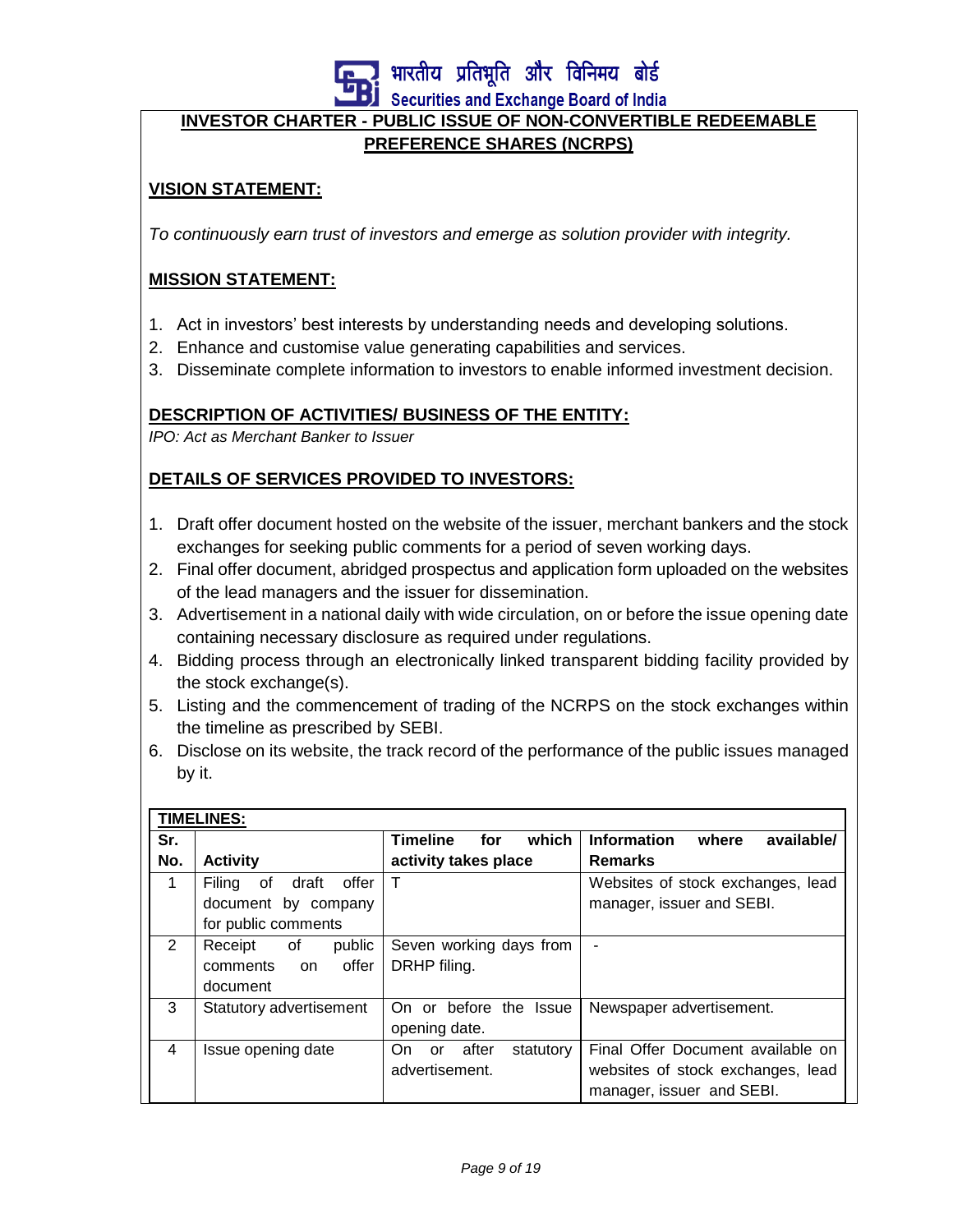

### भारतीय प्रतिभति और विनिमय बोर्ड ecurities and Exchange Board of India

| Sr.            |                               | which<br><b>Timeline</b><br>for | <b>Information</b><br>available/<br>where |  |  |
|----------------|-------------------------------|---------------------------------|-------------------------------------------|--|--|
| No.            | <b>Activity</b>               | activity takes place            | <b>Remarks</b>                            |  |  |
| 5              | Availability of application   | Issue opening date<br>till      | Final offer document available on         |  |  |
|                | forms                         | issue closure date.             | websites of stock exchanges, lead         |  |  |
|                |                               |                                 | manager, issuer and SEBI.                 |  |  |
| 6              | demand<br>the<br>Total<br>in. | Issue closure date.             | Updated on websites of stock              |  |  |
|                | issue                         |                                 | exchanges.                                |  |  |
| $\overline{7}$ | of<br>Commencement            | On or before six working        | Final Offer Document available on         |  |  |
|                | trading                       | days from Issue closure         | websites of stock exchanges, lead         |  |  |
|                |                               | date.                           | manager, issuer and SEBI                  |  |  |
| 8              | Unblocking<br>ASBA            | Within five working days.       | In case of delay the issuer shall pay     |  |  |
|                | Accounts                      |                                 | interest at the rate of 15% per           |  |  |
|                |                               |                                 | annum (Reg. $35(2)$ of NCS).              |  |  |
| 9              | Allotment<br>and<br>status    | Completion<br>basis of<br>оf    | By email/ post/ SMS.                      |  |  |
|                | allotment advice              | allotment.                      |                                           |  |  |
| 10             | Track record of IPOs          | Listing date                    | Lead Manager's website.                   |  |  |

# **RIGHTS OF INVESTORS:**

- 1. Request for a copy of the offer document and/ or application form from the issuer/ lead manager(s).
- 2. Get email and SMS messages w.r.t. allotment status and allotment advice through email/ physical to successful allottees post completion of basis of allotment.
- 3. If allotted NCRPS, all rights as a NCRPS holder (as per offer document).

# **DOs AND DON'Ts FOR THE INVESTORS:**

# **DOs:**

- 1. Check eligibility in prospectus and applicable laws, rules, regulations, guidelines and approvals.
- 2. Read all the instructions carefully and complete the application form in the prescribed form.
- 3. Ensure all necessary approvals under applicable laws to participate in the issue are in place before submitting the application form.
- 4. Ensure that the DP ID, the Client ID and PAN mentioned in the application form, entered into the electronic system of the stock exchange are correct and match with the DP ID, Client ID and PAN available in the depository database; ensure that the depository account is active.
- 5. Ensure the ASBA Account number (for all applicants other than UPI Investors applying using the UPI Mechanism) is mentioned in the application form.
- 6. Ensure funds equal to the application amount in the ASBA Account or account used to apply through UPI mechanism is available.
- 7. Submit application forms at the designated branches of SCSBs or the collection centres provided in the application forms, bearing the stamp of the relevant designated intermediary/ designated branch of the SCSB.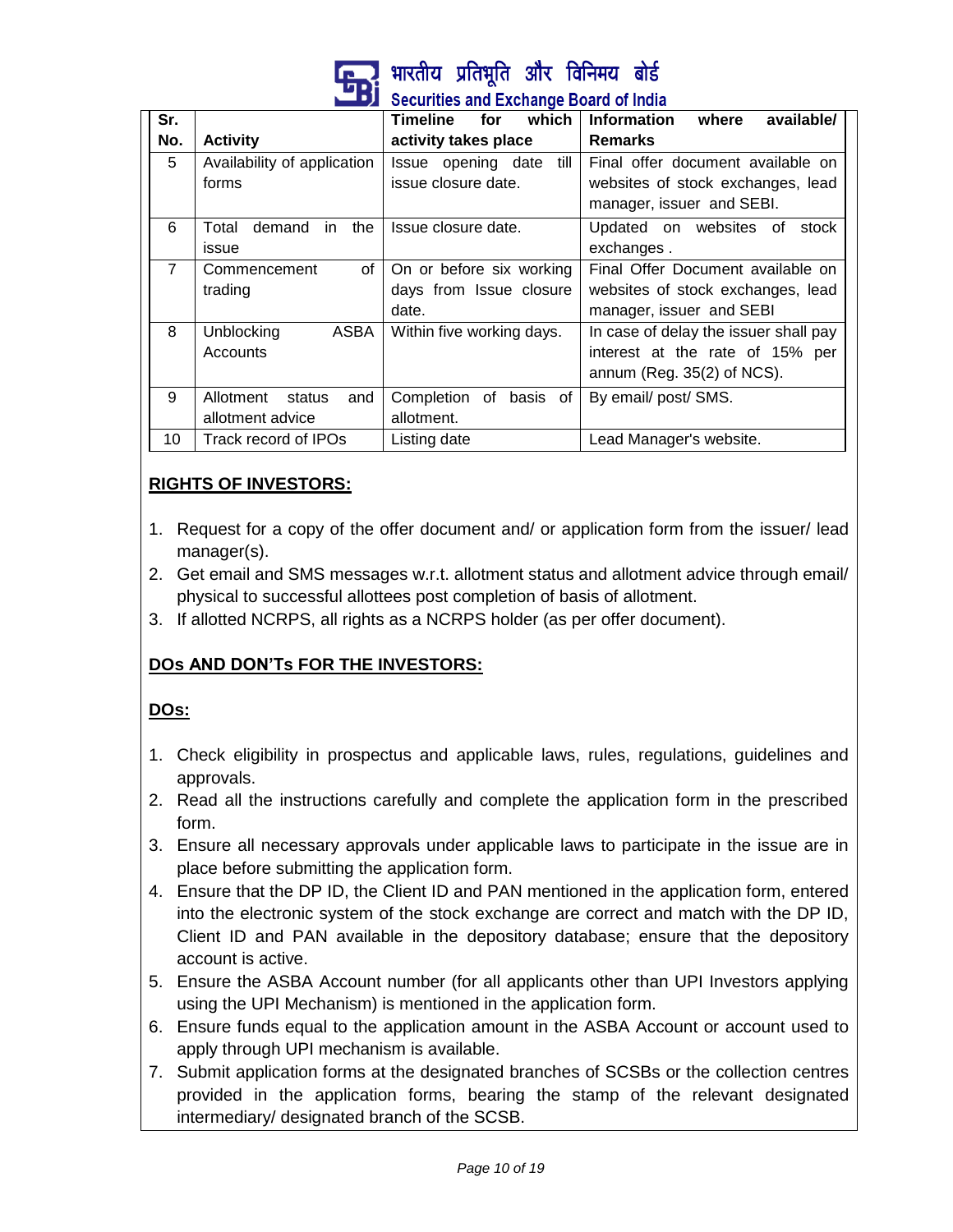

### **DON'Ts:**

- 1. Do not submit application on plain paper or on incomplete or illegible application forms.
- 2. Do not apply for lower than the minimum application size.
- 3. Do not pay the application amount in cash, by cheque, by money order or by postal order or by stock invest.
- 4. Do not submit the application form to any non-SCSB bank.
- 5. Do not submit incorrect details of the DP ID, Client ID, PAN and UPI ID (wherever applicable) or provide details for a beneficiary account which is suspended or for which details cannot be verified by the Registrar to the Issue.
- 6. Do not submit the application form without ensuring that the funds equivalent to the entire application amount are available for blocking in the relevant ASBA Account; or in the case of UPI Investors, making application using the UPI Mechanism, in the UPI-linked bank account where funds for making the application are available.

# **INVESTOR GRIEVANCE REDRESS MECHANISM AND HOW TO ACCESS IT:**

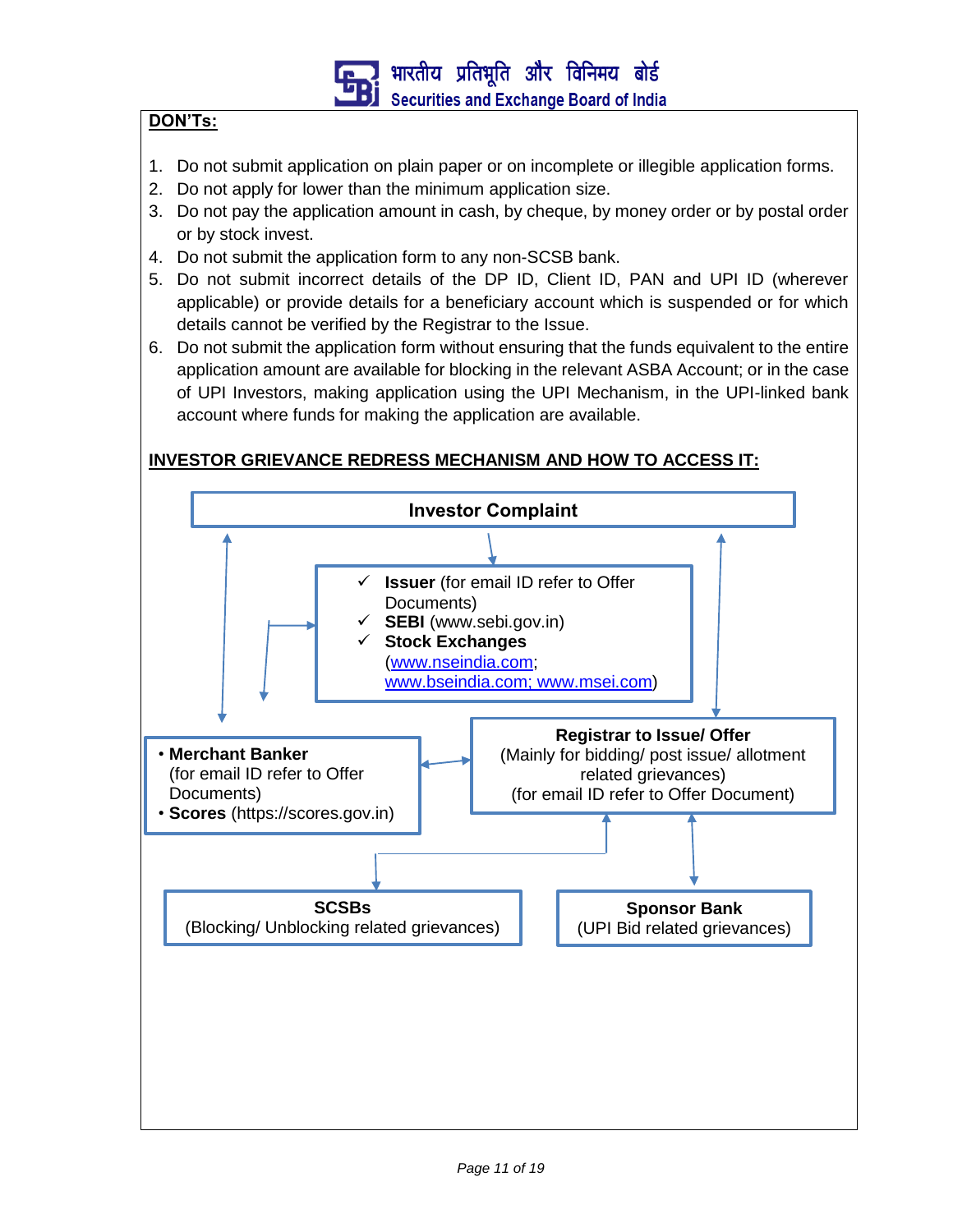

#### **TIMELINES FOR RESOLUTION OF INVESTOR GRIEVANCES:**

Best efforts should be undertaken by lead manager to resolve the grievances within T+30 days. A desirable indicative timeline is as follows:

| Sr. | <b>Activity</b>                                                             | No. of calendar |
|-----|-----------------------------------------------------------------------------|-----------------|
| No. |                                                                             | days            |
| -1  | Investor grievance received by the lead manager                             | т               |
| 2   | Lead Manager to the offer to identify the concerned intermediary and it     | $T+1$           |
|     | shall be endeavoured to forward the grievance to the concerned              |                 |
|     | intermediary/ies on T day itself                                            |                 |
| 3   | Investor may escalate the pending grievance, if any, to a senior officer of | $T + 21$        |
|     | the lead manager of rank of Vice President or above                         |                 |
| 4   | The concerned intermediary/ies to respond to the lead manager with an       | $\mathsf{X}$    |
|     | acceptable reply                                                            |                 |
| 5   | Lead manager, the concerned intermediary/ies and the investor shall         | Between T and   |
|     | exchange between themselves additional information related to the           | X               |
|     | grievance, wherever required                                                |                 |
| 6   | LM to respond to the investor with the reply                                | Upto $X+3$      |

### **NATURE OF INVESTOR GRIEVANCE FOR WHICH THE AFORESAID TIMELINE IS APPLICABLE:**

- 1. Delay in unblocking of funds.
- 2. Non allotment/ partial allotment of securities.
- 3. Non receipt of securities in demat account.
- 4. Amount blocked but application not bid.
- 5. Application bid but amount not blocked.
- 6. Any other grievance as may be informed from time to time.

### **MODES OF RECEIPT OF INVESTOR GRIEVANCE:**

The following modes of receipt will be considered valid for processing the grievances in the timelines discussed above:

- 1. Letter/ email from the investor addressed to the lead manager at its address/ e-mail ID, mentioned in the offer document, detailing nature of grievance, details of application, details of bank account, date of application, mode of application, etc. Letter/ email to also contain contact information of the investor (e-mail, address and valid phone number).
- 2. On the SCORES mechanism.